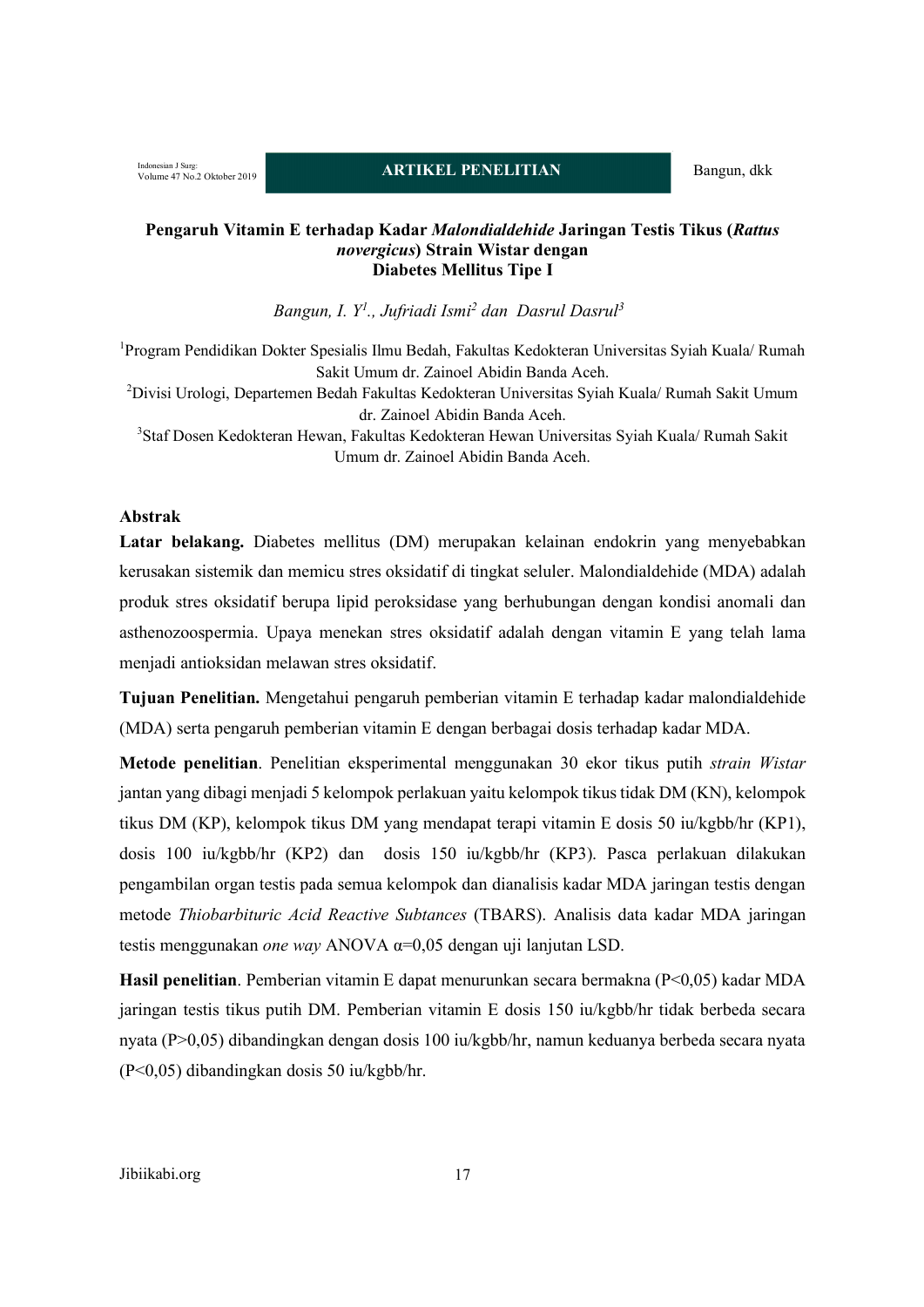**Kesimpulan.** Pemberian vitamin E dapat menurunkan kadar MDA testis tikus dengan kondisi diabetes mellitus tipe 1. Pemberian vitamin E dosis 150 iu/kgbb/hr lebih baik dibandingkan dengan dosis 100 iu/kgbb/hr dan 50 iu/kgbb/hari.

**Kata kunci:** vitamin E, diabetes mellitus, malondialdehide

(ISSN:0216-0951 J Bedah Indonesia. 2019; 47:2)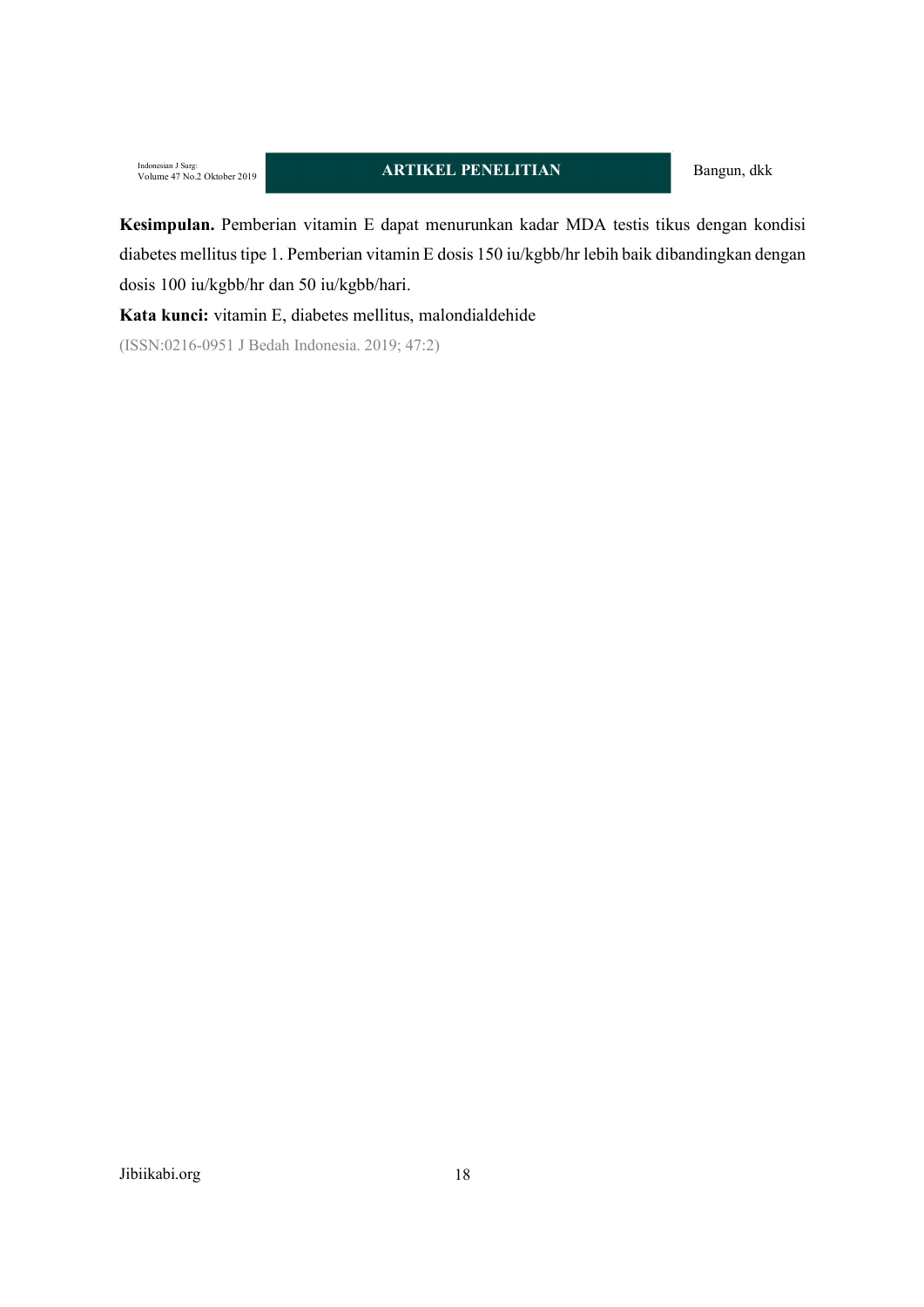# **Effect of Vitamin E on Malondialdehyde Level in Testicular Tissues of Wistar Strain White Mice (Rattus novergicus) with Diabetes Mellitus Type 1**

*Bangun, I. Y1 ., Jufriadi Ismi2 dan Dasrul Dasrul3*

### **Abstract**

**Background.** Diabetes mellitus (DM) is the abnormality of endocrine that cause systemic damage and triggers oxidative stress in celluler level. Malondialdehide (MDA) is a product from oxidative stress, consist lipid, peroxide, and is related to anomaly condition and asthenozoospermia. The effort to suppres the oxidative stress is by using vitamin E that is known well for its function as antioxidane to oppose the oxidative stress.

**Aims.** To find the effect of vitamin E usage to the level of Malondialdehide and its effect with different dosage

**Methods.** Experimental study using 30 white male strain wistar mice divided into 5 treatment groups: non-DM group (KN), DM group (KP), rats with DM that was given Vitamin E 50 IU/kgbw/day (KP1), 100 IU/kg/day (KP2) and 150 IU/kgbw/day (KP3). After intervention, mice testicles in all group were collected. The MDA level of the testicle tissue was analyzed with TBARS method. The data was analyzed with one way ANOVA =0,05 and continues with LSD test.

**Results.** Vitamin E usage can reduce  $(p=0.05)$  MDA level in testicle tissue of diabetic white rats. Vitamin E with dosage 150 iu/kgbw/day is not statistically different (p=0,05) comparing to 100 iu/kgbw/day dosage, but both dosage is statistically different  $(p=0.05)$  comparing to dosage 50 iu/kgbw/day

**Conclusions.** Vitamin E administration can reduce testicular MDA levels in mice with diabetes mellitus type 1. Dosage of vitamin E up to 150 IU/kg/day is better than the lower dosages of 100 IU/kgbw/day and 50 IU/kgbw/day.

**Keywords.** vitamin E, diabetes mellitus, malondialdehyde (ISSN:0216-0951 J Bedah Indonesia. 2019; 47:2)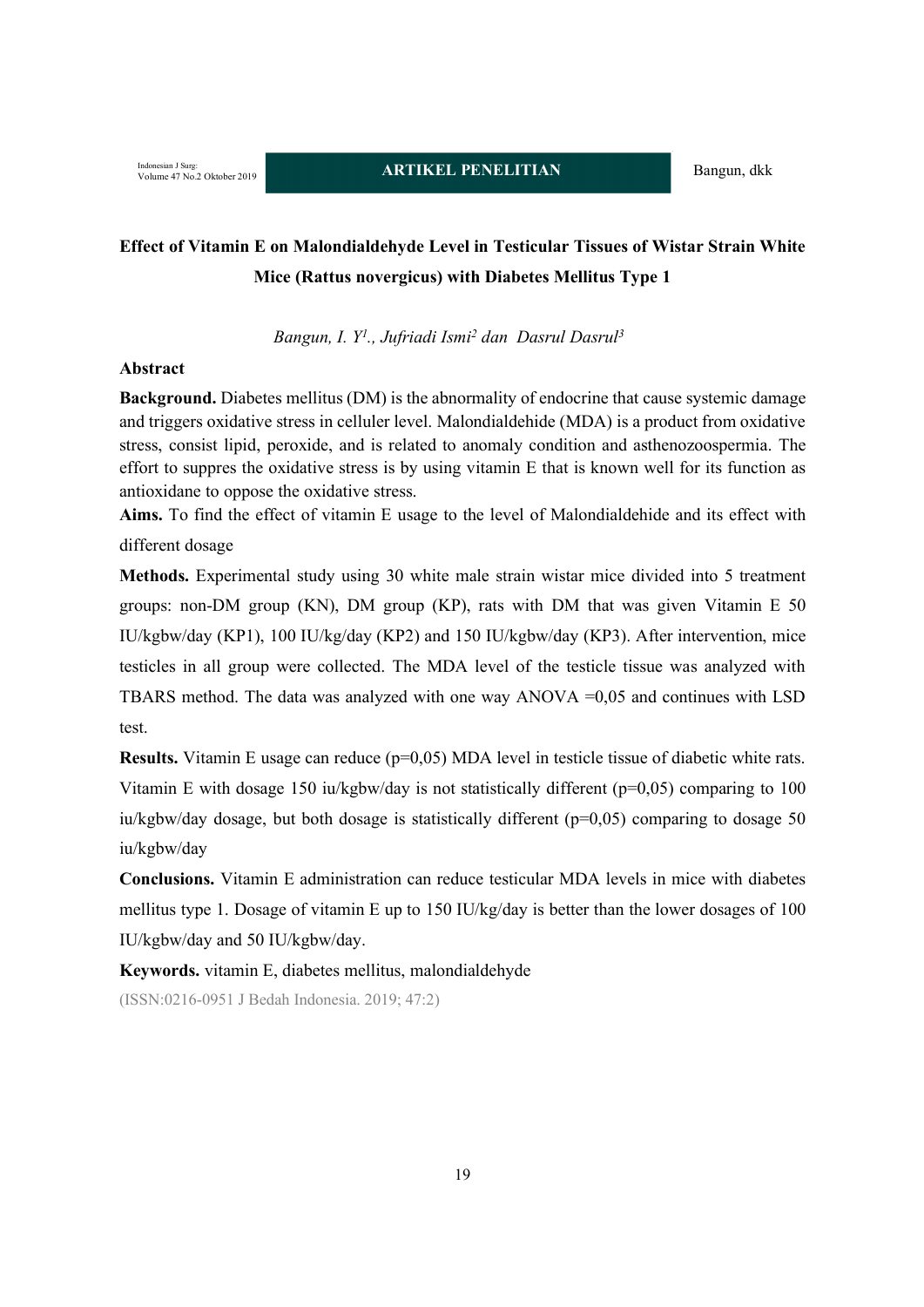Indonesian J Surg:<br>Volume 47 No.2 Oktober 2019

#### **Introduction**

Diabetes Mellitus (DM) is an endocrine disorder caused by increased of insulin resistance and decreased of insulin secretion due to the dysfunction of β cell that lead to hyperglycemia. In 2014, WHO estimated global prevalence of diabetes has risen to 9% in adults over 18 years of age and caused sexual in male due to spermatogenesis impairment and erectile dysfunction. In worldwide, infertility occurred in 15-20% sexually active couples that hopes to have offspring but not pregnant within 1 year. Idiopathic male infertility considered as an multifactorial disorder that is influenced by genetic and environment. Another reported factor is the presence of varicocele, urogenital tract infection, endocrine metabolic disorder, obesity, and abnormal congenital blockage of semen duct.

Related to oxidative stress and destruction of spermatozoa in diabetes mellitus, malondialdehyde, a molecular marker, which is an index of lipid peroxidation and a marker of oxidative stress. MDA, a product of lipid peroxidation, that is generated in constant proportion from the destruction of polyunsaturated lipid.

MDA is a good indicator for lipid peroxidation. MDA level in plasma has been reported to correlate with the survival, motility, morphology and low concentration of sperm.

Oxidative stress occurs in infertility induced by diabetes mellitus, which requires molecular management in term of improving sperm quality. One of the treatment is the use of vitamin E as an antioxidant. This primary antioxidant has properties as a free radical scavenger and breaks the peroxyl chain radical reaction by giving one hydrogen atom.

**Correspondents:** Ike Yoganita Bangun PPDS Ilmu Bedah email : ike.yoganita.bangun@gmail.com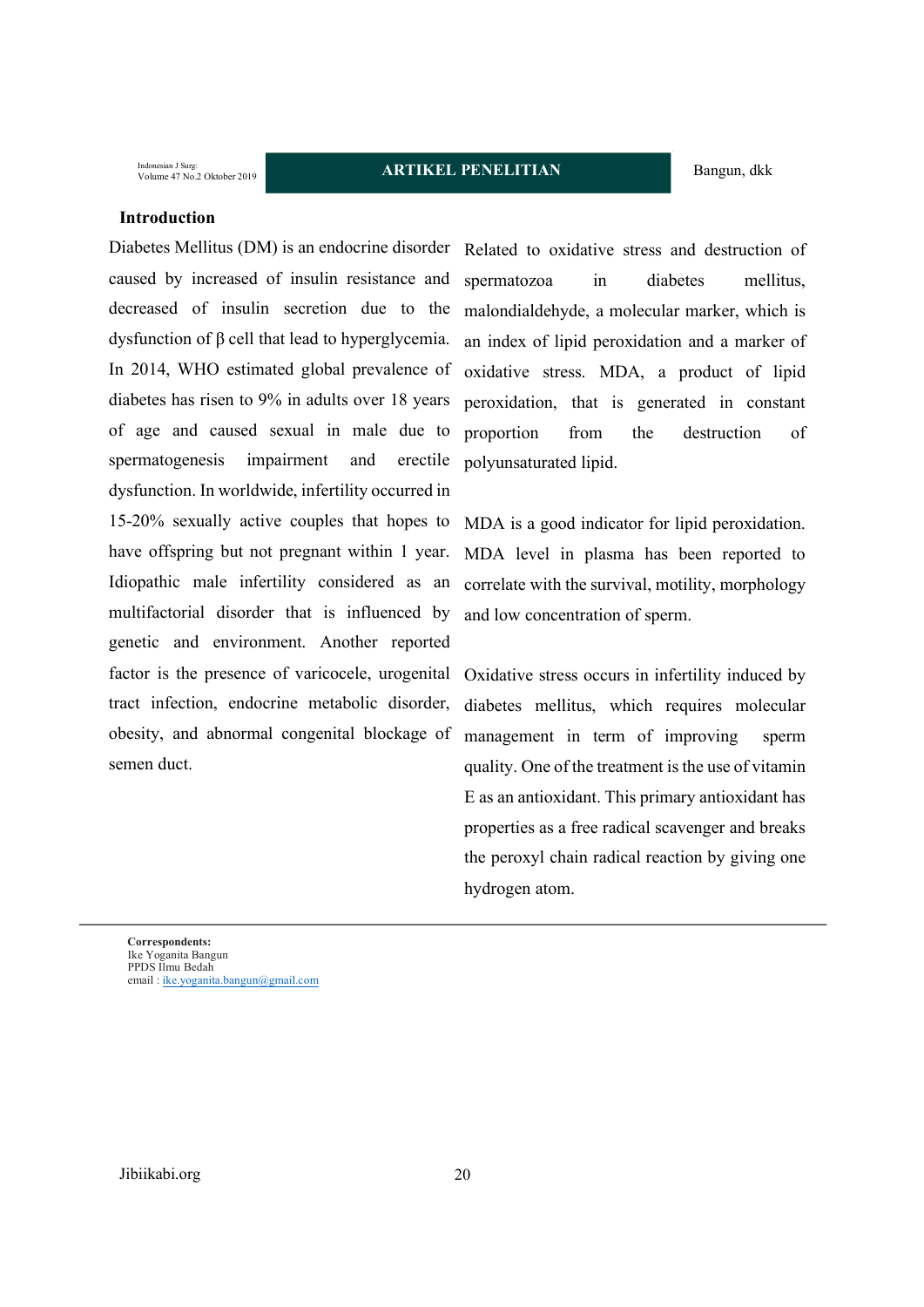Indonesian J Surg:<br>Volume 47 No.2 Oktober 2019

tocopherol that acts as a radical reaction chain from May to June 2017. breaker antioxidant and also has potential as singlet oxygen scavenger and other reactive **Subject** testicular tissues with diabetes mellitus. further management of the condition.

#### **Study Design**

meanwhile the control group act as Laboratorium Terpadu Fakultas Kedokteran

These also occur with vitamin E, especially α-Hewan Universitas Syiah Kuala Banda Aceh,

species via hydrogen atom transfer from 6- The subject of the study were male white mice hydroxil in chromanol ring together with *rattus wistar*, adults, aged 3-4 months, weight superoxide dismutase (SOD) enzyme and GPx 200-220 grams, supplied by Fakultas enroll in decreasing and prevention of lipid Kedokteran Hewan Universitas Syiah Kuala. peroxidation reaction. There for, this study The subjects was randomly divided into 5 group, aimed to assess effect of vitamin E on which was: KN: negative control group, mice malondialdehyde (MDA) in white mice without diabetes mellitus. KP: positive control Hopefully the result of this study can become a aquabidest as placebo. KP1: sample group of scientific based of vitamin E as antioxidant to diabetes mellitus mice received a dosed of 50 prevent infertility in diabetes mellitus patient, so iu/kg/day vitamin E. KP2: sample group of that it can become an alternative prevention and diabetes mellitus mice received a dosed of 100 group, mice with diabetes mellitus and received iu/kg/day vitamin E. KP3: sample group of diabetes mellitus mice received a dosed of 150 iu/kg/day vitamin E.

This study was a laboratory experimental study Inclusion criteria was white mice (*rattus*  using post-test only control group design. Each *norwegicus*) strain Wistar, in perfect health unit of population was homogen and has the condition, aged 3-4 months, weight 200-220 same characteristic. The group selection used grams, with fasting glucose blood level post random assignment. The experimental group induced >126 mg/dl in experimental group. was given stimulus and observed the outcome, Exclusion criteria was mice with different genus comparison. The study was conducted in was ill mice within adaptive period (inactive and species, different strain. Drop out criteria period), decreased of weight > 10% and death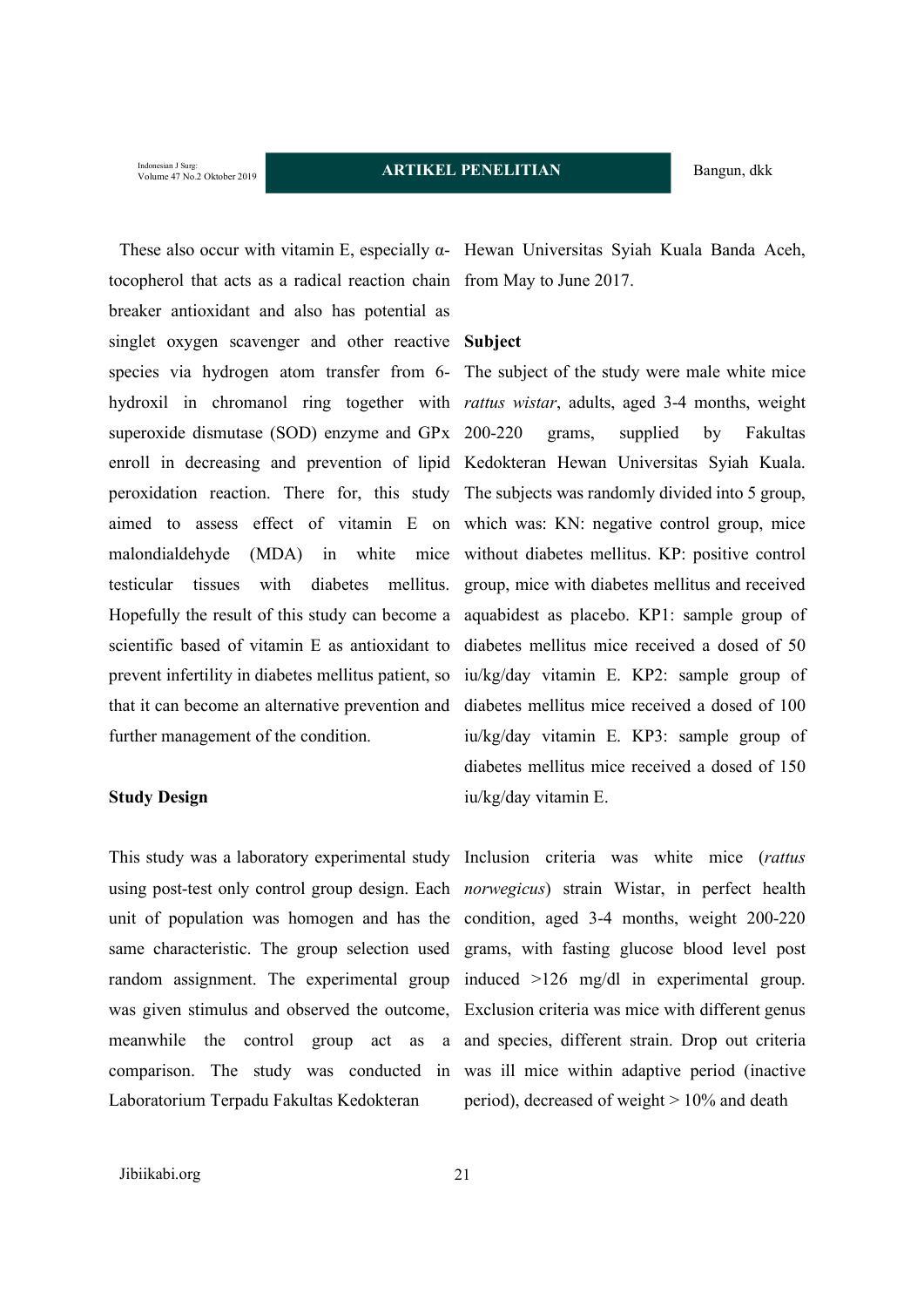Indonesian J Surg:<br>Volume 47 No.2 Oktober 2019

consideration of 10%, the samples of each group Glucose blood test was re-examined on day 28. was 6 mice. Independent variable in this study iu/kg/day. The dependent variable was psychological.

aged 3-4 months. Received homogenization with monitoring the mice weight before received treatment, the rectal temperature and has underwent adaptive period for 2 weeks in cage. The cage temperature was set to room temperature. Every day the mice was feed with 20 grams pellet and water ad libitum. 24 mice was induced with 125 mg/kg alloxan intraperitoneal. After 4-7 days, the mice was fasted for 24 hours and was drawn 1 ml of blood using 1 ml syringe from the mice tail. Then it was experimental group. Vitamin E dosage used pure maximum length wave (532 nm) for assessing

within study. The minimum samples for each vitamin E powder of 50 iu, 100 iu and 150 iu group was 5 mice and with drop out diluted with 2 ml olive oil via sonde feeding.

was to received vitamin E in different doses, Surgery was conducted in all five groups on day started from 50 iu/kg/day, 100 iu/kg/day to 150 31. The samples was sedated with chloroform. malondialdehyde in term of malondialdehyde testis was rinsed using 0.9% NaCl cold solution. level in testicular tissue. Outer variable includes It was then soaked in Phosphate Buffer Saline foods, water, genetics, sex, age, weight and (PBS) with pH 7.4 for Malondialdehyde (MDA) temperature. Uncontrolled variable was the mice analyzation using Thiobarbituric Acid Reactive Samples of 30 *Rattus wistar* mice, male, adult, The solution was stir using a magnetic stirrer and examined using glucoDR glucose monitoring Afterward the solution underwent heating in stick. Fasting glucose level >126mg/dl was 100°C water bath for 30 minutes. Sample was considered as DM and was set to the then measured with spectrophotometry in Surgery was attempted on the abdomen. The Substance (TBARS) methods. TBA/TCA/HCl reagent solution was solute with 4 times water. added BHT until reached a 0.03% of final concentration, testis lysate was centrifuged for 20 minutes with 8000 rpm. 100 µl supernatant, that was produced by centrifugation, added with 550 µl, 100 µl TCA and underwent vortex, then added with 250 µl HCl 1N and underwent vortex. Added again with 100 µl NaThio 1% and underwent vortex again. After these, the solution was centrifugated for 15 minutes with 500 rpm. Supernatan that was produced by centrifugation was separated and moved to a new microtube.

Jibiikabi.org 22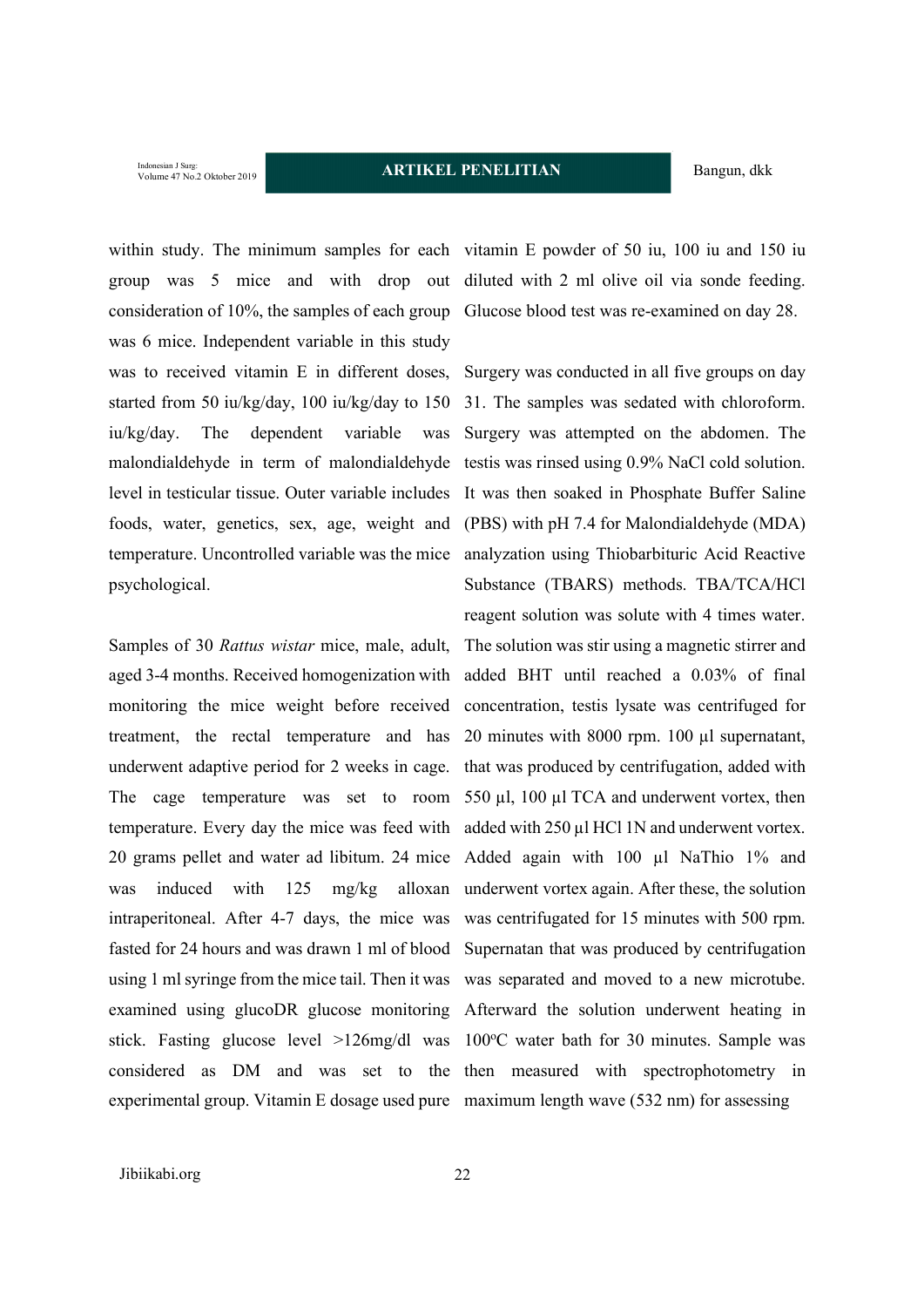Indonesian J Surg:<br>Volume 47 No.2 Oktober 2019

the level of MDA from testicular lysate solution. After absorbance rate had been obtained, level of MDA was calculated by linear regression equation of a standard curve MDA solution.

Data analysis consist of descriptive criteria Statistical analysis of variance (ANOVA) with before and after treatment) and normality was analyzed with ShapiroWilk p>0.05, and one way ANOVA. Then the data was analyzed with LSD test.

#### **Result**

groups. The longer the study, the heavier weight iu/kgbw/day. white mice were obtained. The average body weight of mice before treatment ranged between Testicular tissue MDA levels Rattus norvegicus 189-194 grams, increased to 197,67-205,00 mice in various treatment groups are presented in gram after the administration of alloxan Table 2. treatment that induced DM in mice and administration of vitamin E in group trial 1was 50 iu/kgbw/day, group trial 2 was 100 iu/kgbw/day group trial 3 was 150 iu/kgbw/day. The highest weight gain of mice was found in the reducing blood glucose levels in white mice with

group without treatment (KN) which was 10,83±3,87 grams and the lowest weight gain of mice was found in group administer with alloxan (KP) which was  $5,00\pm4,15$  grams.

(body weight, vital sign, glucose blood level one way obtained significant value 0.00 <0.05, homogeneity was analyzed with Levence test diabetes mellitus. The results of Post Hoc The observation of white mice display by weight vitamin E of 50 iu/kgbw/day and dosage vitamin gain seen that the average weight of white mice E of 100 iu/kgbw/day. These results indicate that during the study increased in all treatment the best dosage of vitamin E was 150 administration of vitamin E has an effect on reducing blood glucose levels in white mice with analysis with LSD test showed that the average vitamin E dose of 150 iu/kgbw/day had a significant difference to the positive control treatment group (KP) but does not have a difference with the administration dosage

Statistical analysis of variance (ANOVA) with one way obtained significant value 0.044 <0.05, administration of vitamin E has an effect on diabetes mellitus. The results of Post Hoc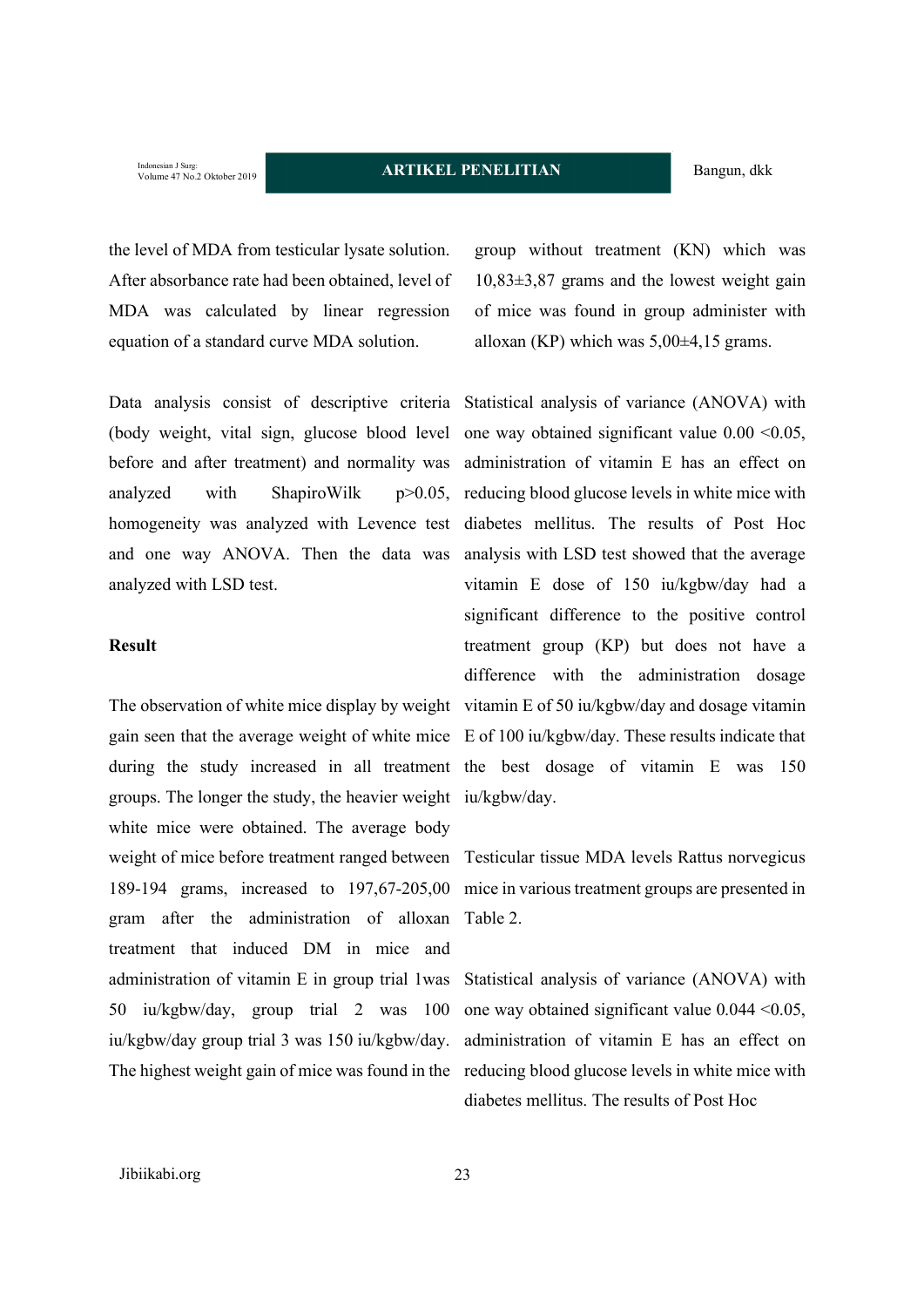Indonesian J Surg:<br>Volume 47 No.2 Oktober 2019

analysis with LSD test showed that the average vitamin E dose of 150 iu/kgbw/day had a treatment group (KP) but does not have a the best dosage of vitamin E was 150 iu/kgbw/day.

### **Discussion**

Diabetic condition occurred after the mice had The blood level with dosage of vitamin E 50 been injected with alloxan. The diabetes iu/kgbw/day, related with an increase of MDA level in  $\pm 75,38$  mg/dl and  $154,60 \pm 53,05$  mg/dl. testicular tissue. In baseline characteristic, an increase of body weight was in accordance with The length of study. The longer length study resulted to a heavier white mice. The average weight glucose level, and induced diabetic in mice. The before treatment was between 189-194 grams. There were an increase of body weight to 197.67-205.00 grams after injected with alloxan that induced diabetic in the samples. Vitamin E dosage for treatment 1 was 50 iu/kg/day, treatment 2 was 100 iu/kg/day and treatment 3 was 150 iu/kg/day.

#### **Glucose blood level**

significant difference to the positive control The average glucose blood level in control group difference with the administration dosage previously, the normal glucose blood level of vitamin E of 50 iu/kgbw/day and dosage vitamin mice is 62.8-175 mg/dl or the average of 143.7 E of 100 iu/kgbw/day. These results indicate that mg/dl. The average glucose blood level of was  $99.40 \pm 12.20$  mg/dl. As reported injected mice with alloxan group was increased to  $240.20 \pm 16.89$  mg/dl. Meanwhile, the glucose blood level was decreased in the diabetic mice group that underwent treatment.

condition induced oxidative stress that were mg/kg/day were  $271,20 \pm 271,20$  mg/dl, 196,20  $100$  iu/kgbw/day and  $150$ 

> above condition has proven that administration of alloxan can increased blood same was reported by Nurdiana et al. in 1998, where the blood glucose level of a diabetic mouse was above 150 mg/dl. Injection of alloxan induced the increased of glucose blood level by causing necrotizing of β pancreatic cell so that it decreased the insulin secretion. The effects of necrotizing of β pancreatic cell and decreased of insulin secretion are causing cell body unable to utilized the glucose in blood, hence the blood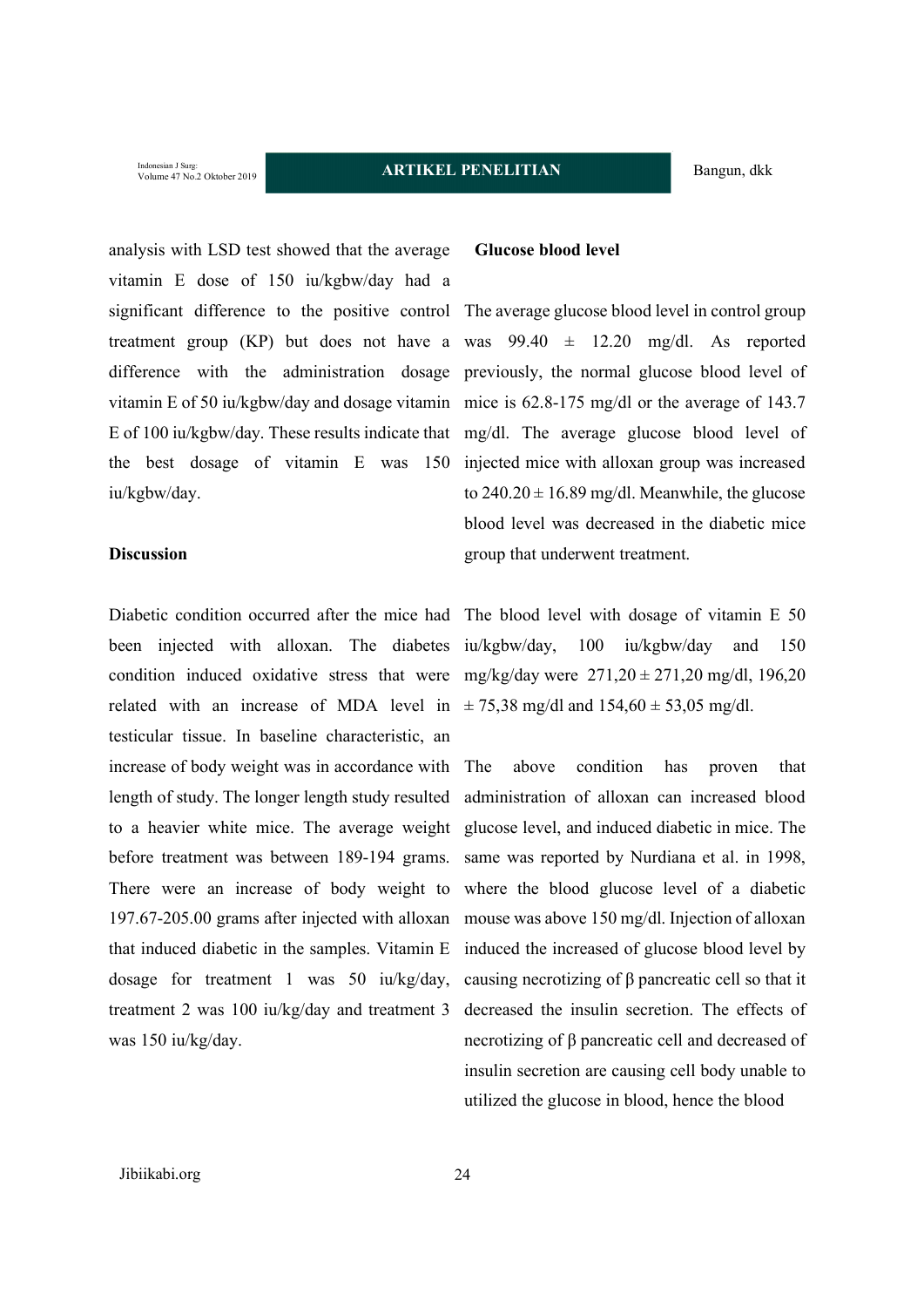Indonesian J Surg:<br>Volume 47 No.2 Oktober 2019

glucose will rise. Necrotizing of β pancreatic cell effect on reducing fasting blood glucose levels in after administration of alloxan was caused by rats with diabetes mellitus. The decrease in blood increased production of oxygen reactive oxygen glucose levels in diabetic mice after and caused in-homeostasis Increased reactive oxygen formation is a major the repair β cells of the islets of Langerhans of factor in pancreatic Langerhans β-island cell the pancreas through its function as antioxidants damage. Another study reported an increase in to prevent or terminate the chain reaction of free blood sugar levels due to alloxan, works directly radicals. As reported by Kusuma in 2005 that on the pancreatic Langerhans β-island cells, chemicals that contain antioxidants can reduce stimulates the formation of hydrogen peroxide, the activity of free radicals and protect the damages the cell lysosomes and can cause langerhans islet from damage or oppose the degeneration and resorption of pancreatic cells cytotoxic effects. Furthermore, Watkins in 2008 which can cause insulin deficiency. Similarly, reported substance that contain antioxidants have the vital function of cells as a provider of insulin been shown to reduce free radicals and protect hormone is also disrupted, because lipid pancreatic cells from the effects of diabetogenic peroxidation causes an increase in cell agents such as streptosizine (STZ). membrane permeability.

The production of insulin hormone becomes reduced, and also its function, so it is unable to use glucose into the tissue. This condition causes the blood glucose blood level to risen.

The results of measurement of blood glucose levels in diabetes mellitus mice induced by alloxan and administration of vitamin E at a dose of 50-150 iu /kgbw/ day showed a marked hydrogen peroxide. Hydrogen peroxide can decrease compared to alloxan-induced diabetes mellitus mice (KP). These results prove that vitamin E in mice with diabetes mellitus has an

disturbance. administration of vitamin E may be caused by

# **The effect of vitamin E on testis MDA level on diabetes mellitus mice Rattus novergiccus**

Malondialdehyde was formed from lipid peroxidation on the cell membrane in the cell membrane of reactions with free radicals (hydroxyl radical) with *Poly Unsaturated Fatty Acid* (PUFA). The reaction occurs in a chain, with the final product of the chain reaction was cause decomposition of some aldehyde products

Jibiikabi.org 25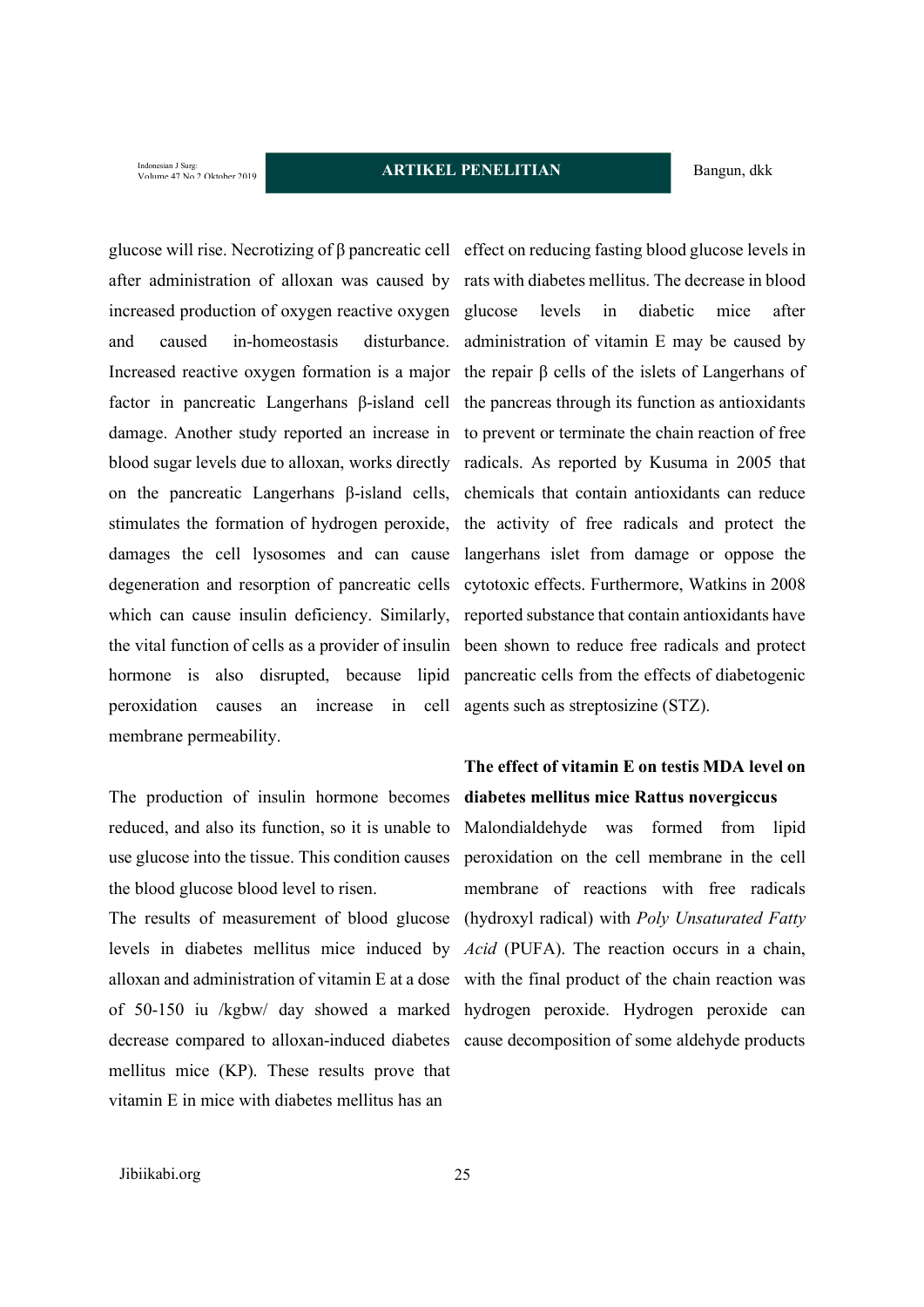Indonesian J Surg:<br>Volume 47 No.2 Oktober 2019

risk of infertility and testicular fertility disorders. dosage of vitamin E was 150 iu/kgbw/day in

The results of the evaluation of testicular MDA with diabetes mellitus. levels in each treatment group, was found that the mean MDA testis showed the highest value The results of this study confirm that the diabetes 100, 150 iu/kgbw/day) were 13,931  $\pm$  highest 9,146 $\mu$ g/gram, 12,995 $\pm$ 6,103 $\mu$ g/gram  $10,995 \pm 4,680 \text{ µg/gram}.$ 

does not have a difference with administration dosage vitamin E of 50 DM. iu/kgbw/day and dosage vitamin E of 100

which were toxic to cells and affect the increased iu/kgbw/day. These results indicate that the best suppressing MDA in testicular tissue of mice

in the control positive group (KP)  $24,286 \pm$  mellitus can lead to an increase in MDA. MDA 10,969µg/gr. Meanwhile in the group given systemically been reported to have relation with several doses of vitamin E, showed a decrease metabolic parameters in subjects with diabetes compared to the group KP. The mean value of type I and II. It has been reported that patients MDA testis in each vitamin E administration (50, with poor metabolic control will show the The lowest testicular MDA was shown in the platelets, or damage to cellular antioxidative group given dosage vitamin E of 150 protective system. Increased production of free iu/kgbw/day with value of 10,995±4,680 radicals can play a role in the pathogenesis of µg/gram. The difference in mean values of MDA metabolic vasculopathy and various cell damage levels in each group also showed significant due to DM that induces MDA.<sup>33</sup> Nakhjavani et values ( $p$  value  $= 0.044$ ) so it can be explained al. also reported that MDA levels were that the administration of vitamin E affects significantly increased in DM patients compared MDA. The results of Post Hoc analysis with LSD with controls  $(p \le 0.001)$ , and to those who test showed that the average vitamin E dose of suffering from diabetes over 120 months 150 iu/kgbw/day had a significant difference to compared to DM for 120 months or less (P< the positive control treatment group (KP) but 0,001). Levels of MDA are significantly plasma MDA concentration, and significantly different from the group with better control. This phenomenon may occur either due to increased glycosylation and aggregation of correlated with the duration of suffering from

Jibiikabi.org 26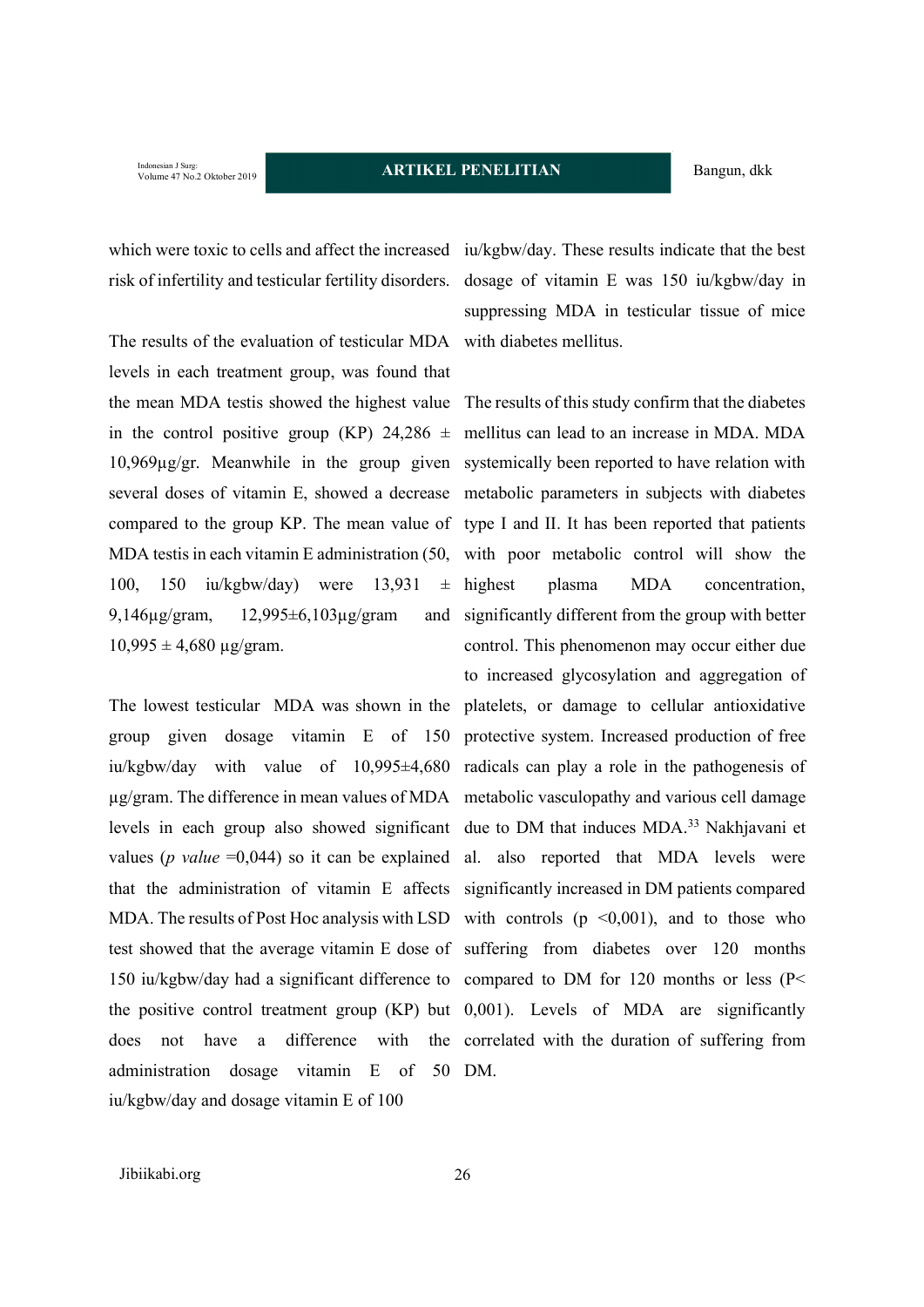Indonesian J Surg:<br>Volume 47 No.2 Oktober 2019

sperm quantity and morphology, and concluded that the increase in lipid peroxidation was that excess ROS production from MDA may play a role in the mechanism of testicular degeneration which was related to infertility.

In this study, vitamin E was administered as an antioxidant in experimental animals with diabetes mellitus, evaluation of an increase in spermatozoa conditions so that infertility can be testicular MDA was performed as an indicator of prevented. The results of this study also prove oxidative stress in the testis and its relationship that vitamin E helps improve oxidative stress and with infertility. by administering several doses of testicular destruction that was evaluated through vitamin E showed that MDA has a significant MDA biomarkers.decrease. This is thought to occur due to the role of vitamin E which is able to improve oxidative stress conditions due to DM through a decrease in the results of lipid peroxidation. The

In the mechanism of oxidative stress mechanism of vitamin E suppressed the MDA is accompanied by an increase in MDA, the thought to occur through this primary condition of infertility in men may occur as a antioxidant effect as a free radical scavenger and result of damage to the testes and spermatozoa. break the chain reaction with peroxyl radicals by The study of Colagar et al. also supports that donating one atom and together with the SOD MDA can damage testicular tissue, reported enzyme, so that it can slow down and prevent the MDA concentrations in infertile male semen onset of lipid peroxidation reactions in which plasma  $(0.94 \pm 0.28 \text{ nmol/ml})$  are significantly finally suppress the production of MDA.<sup>7,8</sup> higher than fertile male (0,65  $\pm$  0,17 nmol/ml) (p Another study by Jain *et al.* 1997, also confirm value  $\leq 0.001$ ), and have a negative relation with the benefit of vitamin E to suppress MDA in associated with the sperm membrane damage was present on the diabetes mellitus conditions and high levels of MDA. These findings suggest decreased by administering vitamin E. In these diabetes mellitus condition and also the evaluation of major protein glycosylation that experimental animals there was a decrease in glycosylation through inhibition of MDA. In the study MDA and all activities of oxidative stress that cause cell injury was also decreased and inhibited.42 The MDA inhibition process that occurs will create better testicular and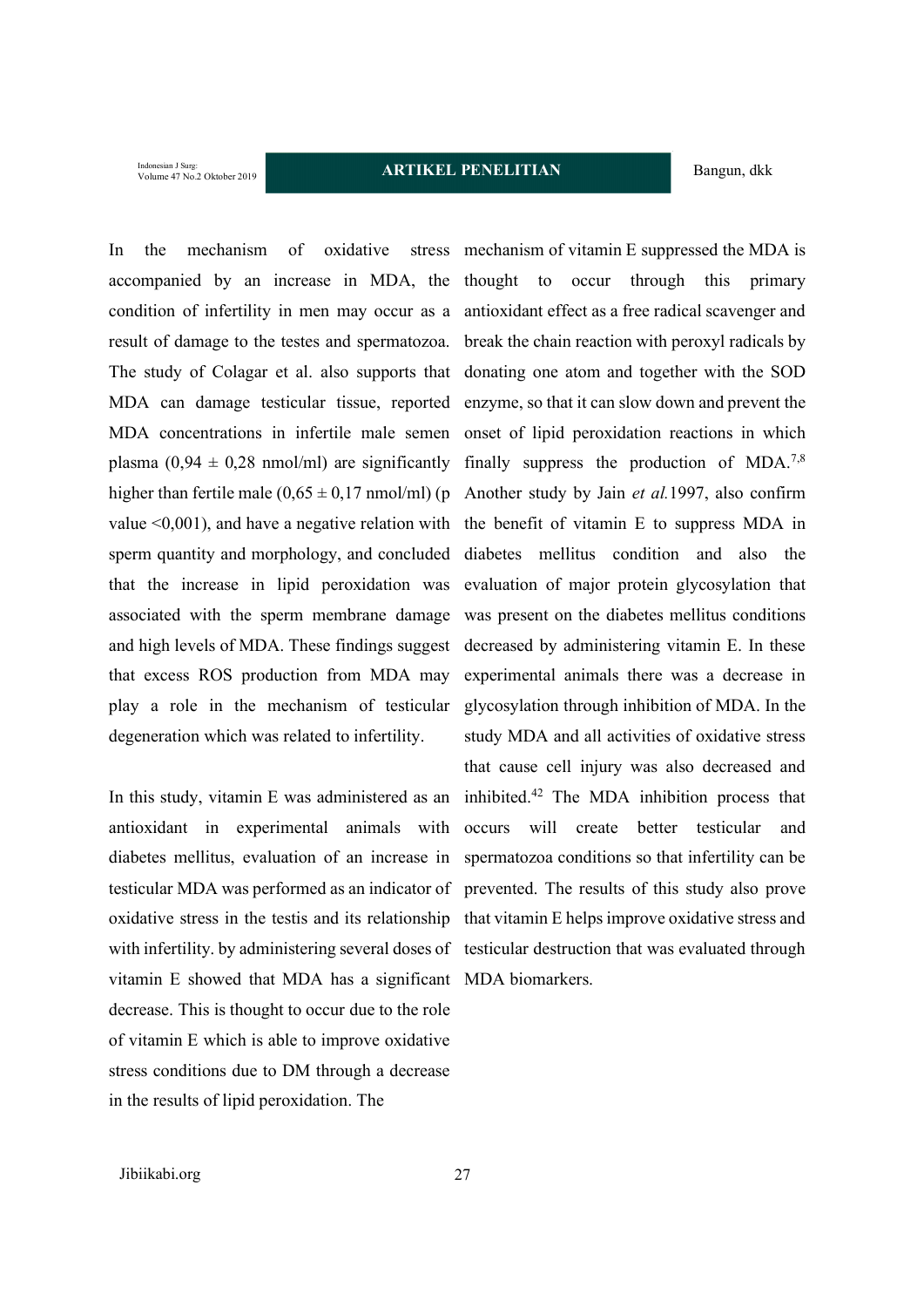#### **Conclusion**

Vitamin E can significantly decreased MDA level in testicular tissue of mice with diabetes mellitus (p=0.004). Vitamin E dosage also has an effect to reduce the MDA level in the testicular tissue of mice with diabetes mellitus. Dose of 150 iu/kgbw/day vitamin had a higher reduce effect of MDA level than 100 iu/kgbw/day and 50 iu/kgbw/day vitamin E.

## **Reference**

- 1. Dohle G. Male Factors in Couple's Infertility. Clinical Uro-Andrology: Springer; 2015. p. 197-201.
- 2. Collodel G, Moretti E, Micheli L, Menchiari A, Moltoni L, Cerretani D. Semen characteristics and malondialdehyde levels in men with different reproductive problems. Andrology. 2015;3(2):280-6.
- 3. Reilly CA, Aust SD. Measurement of lipid peroxidation. Current protocols in toxicology. 2001:2.4. 1-2.4. 13.
- 4. Turchi P. Prevalence, Definition, and Classification of Infertility. Clinical Management of Male Infertility: Springer; 2015. p. 5-11.
- 5. Agarwal A, Mulgund A, Hamada A, Chyatte MR. A unique view on male infertility around the globe. Reprod Biol Endocrinol. 2015;13:37-46.
- 6. Gallardo JM. [Evaluation of antioxidant system in normal semen]. Revista de investigacion clinica;

organo del Hospital de Enfermedades de la Nutricion. 2006;59(1):42-7.

- 7. Winarsi H. Antioksidan Alami dan Radikal: Kanisius; 2005.
- 8. Giammusso B. Dietary Complements and Phytotherapy. In: Cavallini G, Beretta G, editors. Clinical Management of Male Infertility. London: Springer; 2015. p. 153-5.
- 9. Hiferi, Perfitri, IAUI, POGI. Konsensus penanganan infertilitas. Jakarta2013.
- 10. Jungwirth A, Giwercman A, Tournaye H, Diemer T, Kopa Z, Dohle G, et al. European Association of Urology guidelines on Male Infertility: the 2012 update. European urology. 2012;62(2):324-32.
- 11. Zhang W, Doherty M, Peat G, Bierma-Zeinstra SM, Arden N, Bresnihan B, et al. EULAR evidence based recommendations for the diagnosis of knee osteoarthritis. Annals of the rheumatic diseases. 2009.
- 12. Cavallini G, Beretta G. Clinical Management of Male Infertility: Springer; 2015.
- 13. Winters BR, Walsh TJ. The epidemiology of male infertility. Urologic Clinics of North America. 2014;41(1):195-204.
- 14. Purnamasari D. Diagnosis dan Klasifikasi Diabetes Mellitus. In: Sudoyo AW, Setiyohadi B, Alwi I, Simadibrata M, Setiati S, editors. Buku Ajar Ilmu Penyakit Dalam Jilid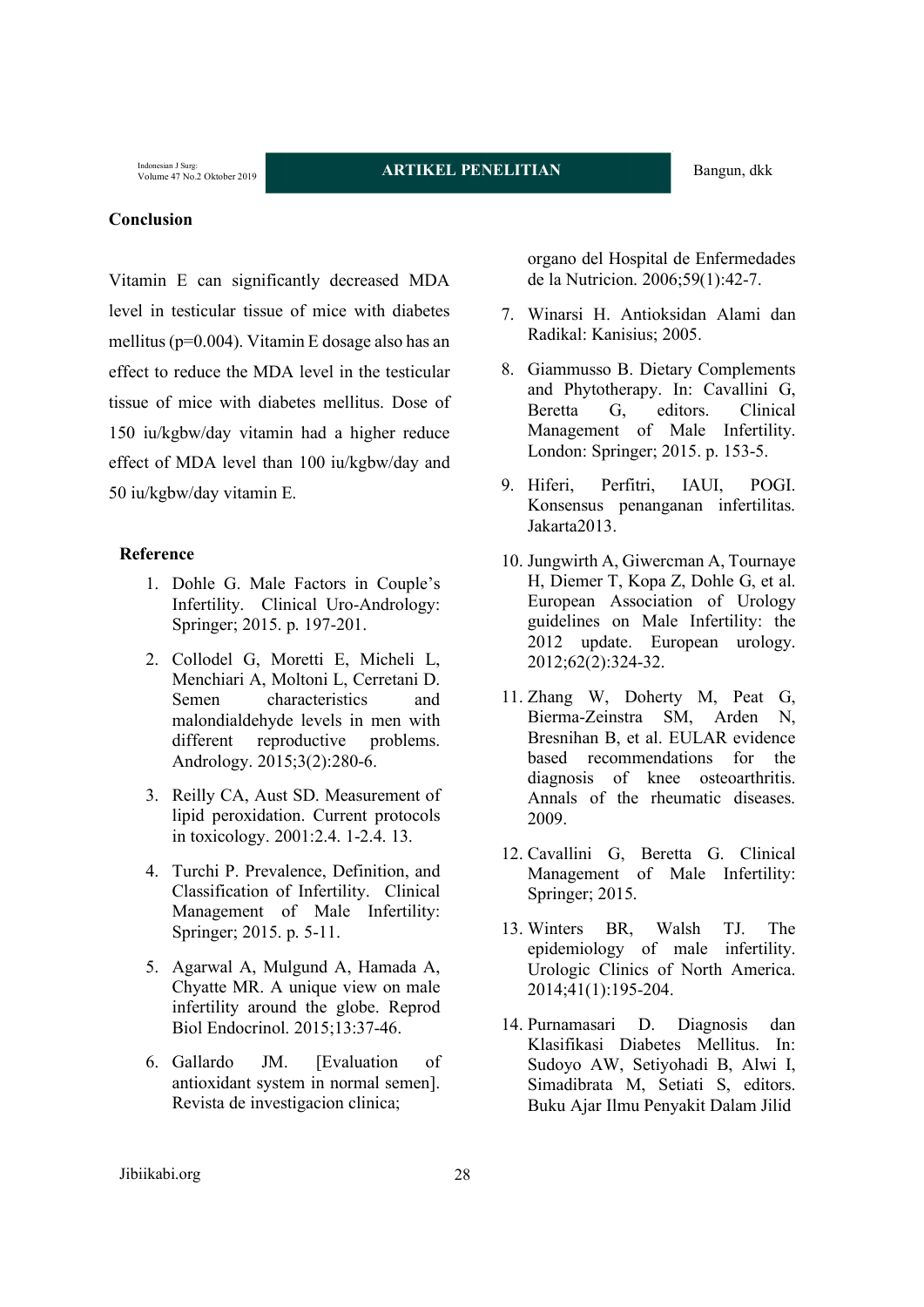Indonesian J Surg:<br>Volume 47 No.2 Oktober 2019

III 5ed. Jakarta: Interna publishing; 2009. p. 1880-3.

- 15. Suarsana IN, Utama IH, Agung IG, Suartini A. Pengaruh hiperglikemia dan vitamin E pada kadar malonaldehida dan enzim antioksidan intrasel jaringan pankreas tikus. Majalah Kedokteran Bandung. 2011;43(2):72-6.
- 16. Braun J.V., Van den Berg R, Baraliakos X, Boehm H, Burgos-Vargas R, Collantes-Estevez E, et al. 2010 update of the ASAS/EULAR recommendations for the management of ankylosing spondylitis. Annals of the rheumatic diseases. 2011;70(6):896-904.
- 17. Faranita OV. Kualitas Spermatozoa pada Tikus Wistar Jantan Diabetes Melitus: Medical faculty; 2009.
- 18. Rudijanto A, Kalim H. Pengaruh Hiperglikemi Terhadap Peran Sitoskeleton (Cytoskeleton) Sebagai Jalur Tranduksi Signal (Signal tranduction). journal of internal medicine. 2006;7(3).
- 19. Hammam NR. Pengaruh Pemberian Minyak Jintan Hitam (Nigella Sativa) terhadap Jumlah Spermatozoa Mencit Diabetes Melitus yang diinduksi Aloksan: Faculty of Medicine; 2008.
- 20. Yang J, Liu X, Bhalla K, Kim CN, Ibrado AM, Cai J, et al. Prevention of apoptosis by Bcl-2: release of cytochrome c from mitochondria blocked. Science. 1997;275(5303):1129-32.
- 21. Vignera S, Condorelli R, Vicari E, D'Agata R, Calogero AE. Diabetes mellitus and sperm parameters.

Journal of andrology. 2012;33(2):145- 53.

- 22. Bashandy AS. Effect of fixed oil of Nigella sativa on male fertility in normal and hyperlipidemic rats. Int J Pharmacol. 2007;3(1):27-33.
- 23. Siswonoto S. Hubungan Kadar Malondialdehid Plasma dengan Keluaran Klinis Stroke Iskemik Akut: Program Pasca Sarjana Universitas Diponegoro; 2008.
- 24. Dröge W. Free radicals in the physiological control of cell function. Physiological reviews. 2002;82(1):47-95.
- 25. Frei B. Natural antioxidants in human health and disease: Academic Press; 2012.
- 26. Block G, Dietrich M, Norkus EP, Morrow JD, Hudes M, Caan B, et al. Factors associated with oxidative stress in human populations. American Journal of Epidemiology. 2002;156(3):274-85.
- 27. Mudassir, Azis A, Punagi AQ. Analysis on Plasma Malondialdehid (Mda) Content of Patients with Nasal Polyps Based on Inflammation Cell Domination Through Histiopathology Examination. Makassar: Bagian Ilmu Kesehatan Telinga Hidung Tenggorok – Kepala Leher Fakultas Kedokteran Universitas Hasanuddin, 2012.
- 28. Adibhatla RM, Hatcher J. Phospholipase A 2, reactive oxygen species, and lipid peroxidation in cerebral ischemia. Free Radical Biology and Medicine. 2006;40(3):376-87.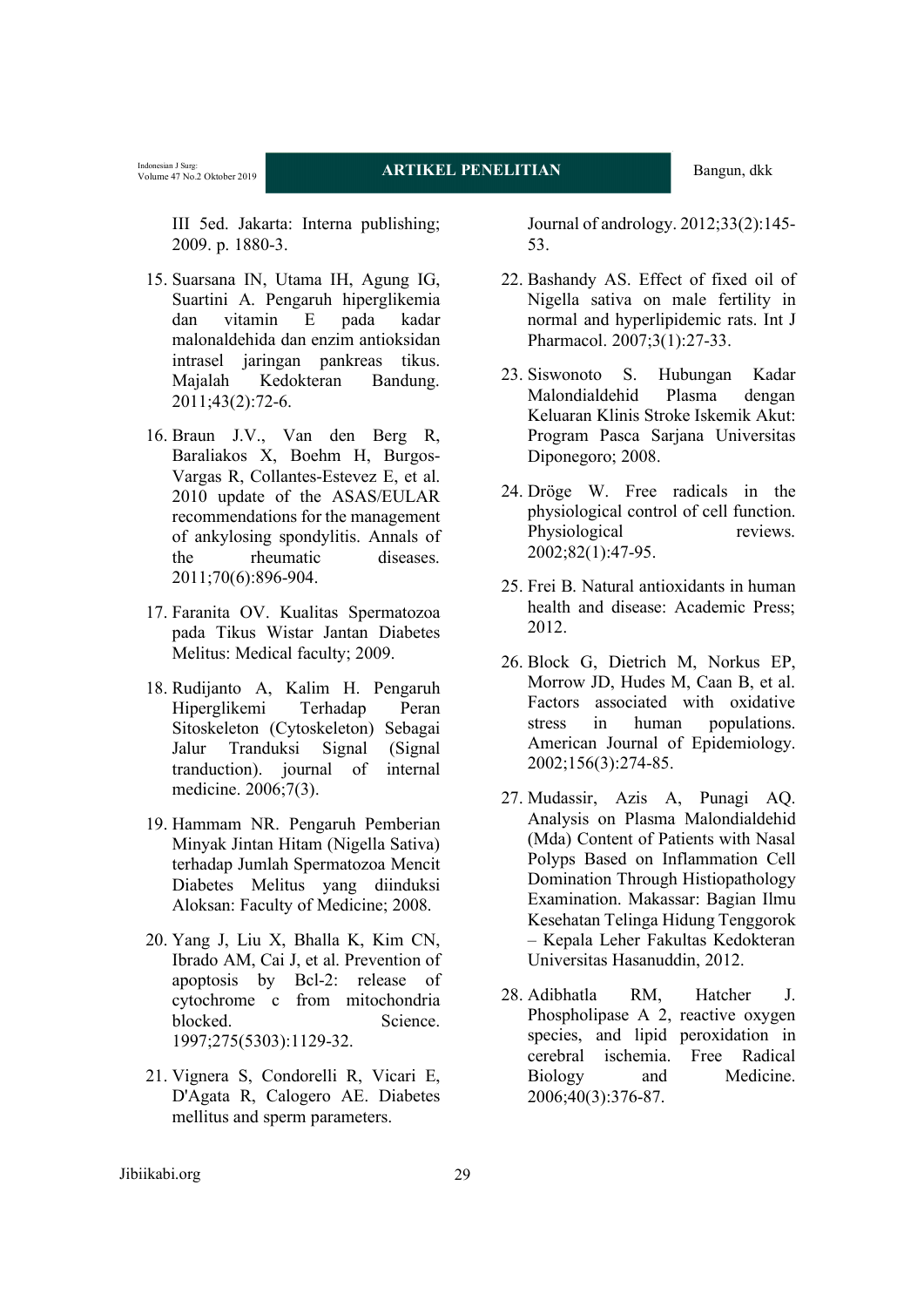Indonesian J Surg:<br>Volume 47 No.2 Oktober 2019

- 29. Halliwell B, Gutteridge JM. Free radicals in biology and medicine: Oxford University Press, USA; 2015.
- 30. Burcham PC. Genotoxic lipid peroxidation products: their DNA damaging properties and role in formation of endogenous DNA adducts. Mutagenesis. 1998;13(3):287-305.
- 31. Dalle-Donne I, Rossi R, Colombo R, Giustarini D, Milzani A. Biomarkers of oxidative damage in human disease. Clinical chemistry. 2006;52(4):601-23.
- 32. Doria A, Iaccarino L, Arienti S, Rampudda M, Canova M, Rondinone R, et al. Mycophenolate mofetil and systemic lupus erythematosus. Lupus. 2006;15(11 suppl):44-54.
- 33. Scholichah, N. A., Aulanni'am, dan Chanif, M. Efek Terapi Ekstrak Air Daun Kedondong (*Lannea coromandelica*) terhadap Kadar Malondialdehid (MDA) dan Aktivitas Protease pada Ileum Tikus Putih (*Rattus norvegicus*) Inflammatory Bowel Disease (IBD) Akibat Paparan Indometasin. Veterinaria Medika 5(3). 2012: 187-194.
- 34. Hermiyanti, P., Mukono, H. J., and Notopuro, H. Lipid Peroxidation and Respiratory Disorders to The Workers Pool. **International Journal of**  Scientific Research and Management 3(7): 2015. 3301-3304
- 35. Kusumowardhani. Ramuan Sambiloto Untuk Pencegahan dan Pengobatan*. Tanaman Obat Herba* 3. 2005.
- 36. Nurdiana,.N.P., Setyawati dan M. Ali. Efek Streptozotocin Sebagai Bahan

Diabetogenik Pada Tikus Wistar dengan Cara Pemberian Intraperitonial dan Intravena. Majalah Kedokteran Unibraw. Vol XIV, No 2: 1998. hal 66-77. 19

- 37. Subandrate. Hubungan Kadar Glukosa Darah dengan Peroksidasi Lipid pada Pasien Diabetes Melitus tipe 2. CDK-242/ vol. 43 no. 7 th. 2016
- 38. Aitken, R. J. and Roman, S. D. Antioxidant System and Oxidative Stress in The Testes. Oxidative Medicine and Cellular Longevity 1(1). . 2008: 15-24.
- 39. Yuriska AF. Efek Aloksan Terhadap Kadar Glukosa Darah Tikus Wistar. 2009: 1-45.
- 40. Maslachah, L., Sugihartuti, R., dan Kurniasanti, R. Hambatan Produksi Reactive Oxygen Species Radikal Superoksida (O2-) oleh Antioksidan Vitamin E (α-Tocopherol) pada TIkus Putih (*Rattus norvegicus*) yang Menerima Stressor Renjatan Listrik. **Media Kedokteran Hewan** 24(1). 2008: 21-26.
- 41. Suarsana IN, Utama IH, Agung IG, Suartini A. 2011. Pengaruh hiperglikemia dan vitamin E pada kadar malonaldehida dan enzim antioksidan intrasel jaringan pankreas tikus. MKB. 43(2):72–26
- 42. Jain SK, Palmer M. The Effect of Oxygen Radicals Metabolites and Vitamin E on Glycosylation of Proteins. Free Radic Biol Med. 1997;22(4):593-6.
- 43. Aybek H, Aybek Z, Rota S, Sen N, Akbulut M. The effects of diabetes mellitus, age, and vitamin E on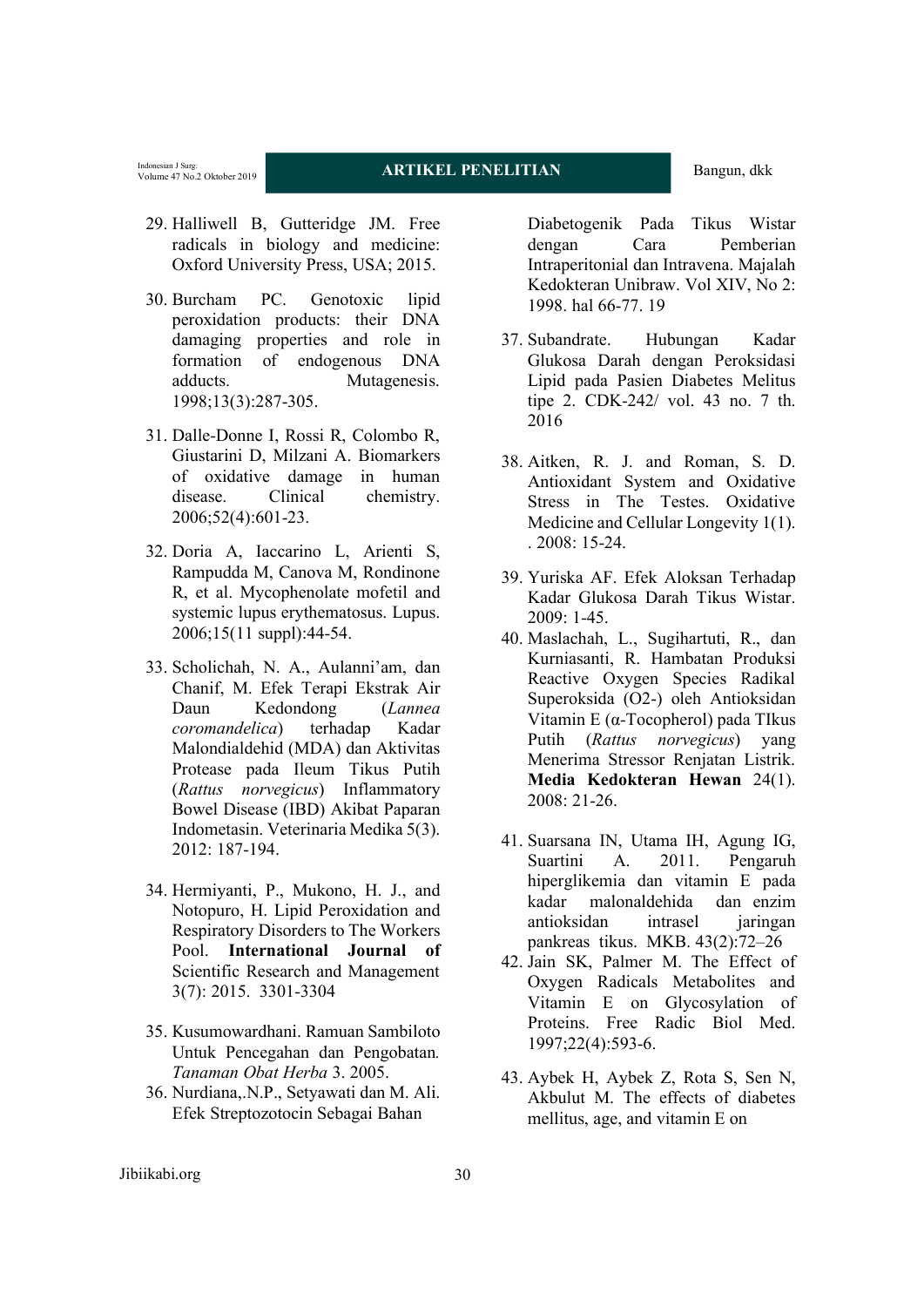Indonesian J Surg:<br>Volume 47 No.2 Oktober 2019

testicular oxidative stress. Fertil Steril. 2008 Sep; 90(3):755-60. PMID: 17482598

- 44. Nakhjavani M, Esteghamati A, Nowroozi S, Asgarani F, Rashidi A, Khalilzadeh O. Type 2 diabetes mellitus duration: an independent predictor of serum malondialdehyde levels. Singapore Med J. 2010;51(7):582.
- 45. Colagar AH, Pouramir M, Marzony ET, Jorsaraei SGA. Relationship

between seminal malondialdehyde levels and sperm quality in fertile and infertile men. Brazilian Archives of Biology and Technology. 2009;52(6):1387-92.

46. Hsieh Y-Y, Chang C-C, Lin C-S. Seminal malondialdehyde concentration but not glutathione peroxidase activity is negatively correlated with seminal concentration and motility. Int J Biol Sci. 2006;2(1):23-9.

| NB.       | Glucose blood level (mg/dl)     | Trial          |
|-----------|---------------------------------|----------------|
| $\bullet$ | $99,40 \pm 12,20$ <sup>a</sup>  | ΚN             |
|           | $294.20 \pm 16.89$ <sup>c</sup> | KP             |
|           | $271,20 \pm 94,84$ <sup>c</sup> | P1             |
|           | $196,20 \pm 75,38^{\mathrm{b}}$ | P <sub>2</sub> |

Table 1. The average blood glucose levels of Wistar diabetes white mice induced by alloxan after treatment with various levels of doses of vitamin E for 28 days

superscript different letter in the same column show significant difference  $(p<0.05)$ 

P3  $154,60 \pm 53,05^{\circ}$ 

 $KN = Negative groups who do not get any treatment$ 

 $KP = Positive$  group induced by alloxan

KP1 = Group Trial 1 administered with alloxan and dosage vitamin E 50 iu/kgbw/day

KP2 = Group Trial 2 administered with alloxan and dosage vitamin E 100 iu/kgbw/day

KP3 = Group Trial 3 administered with alloxan and dosage vitamin E 150 iu/kgbw/day